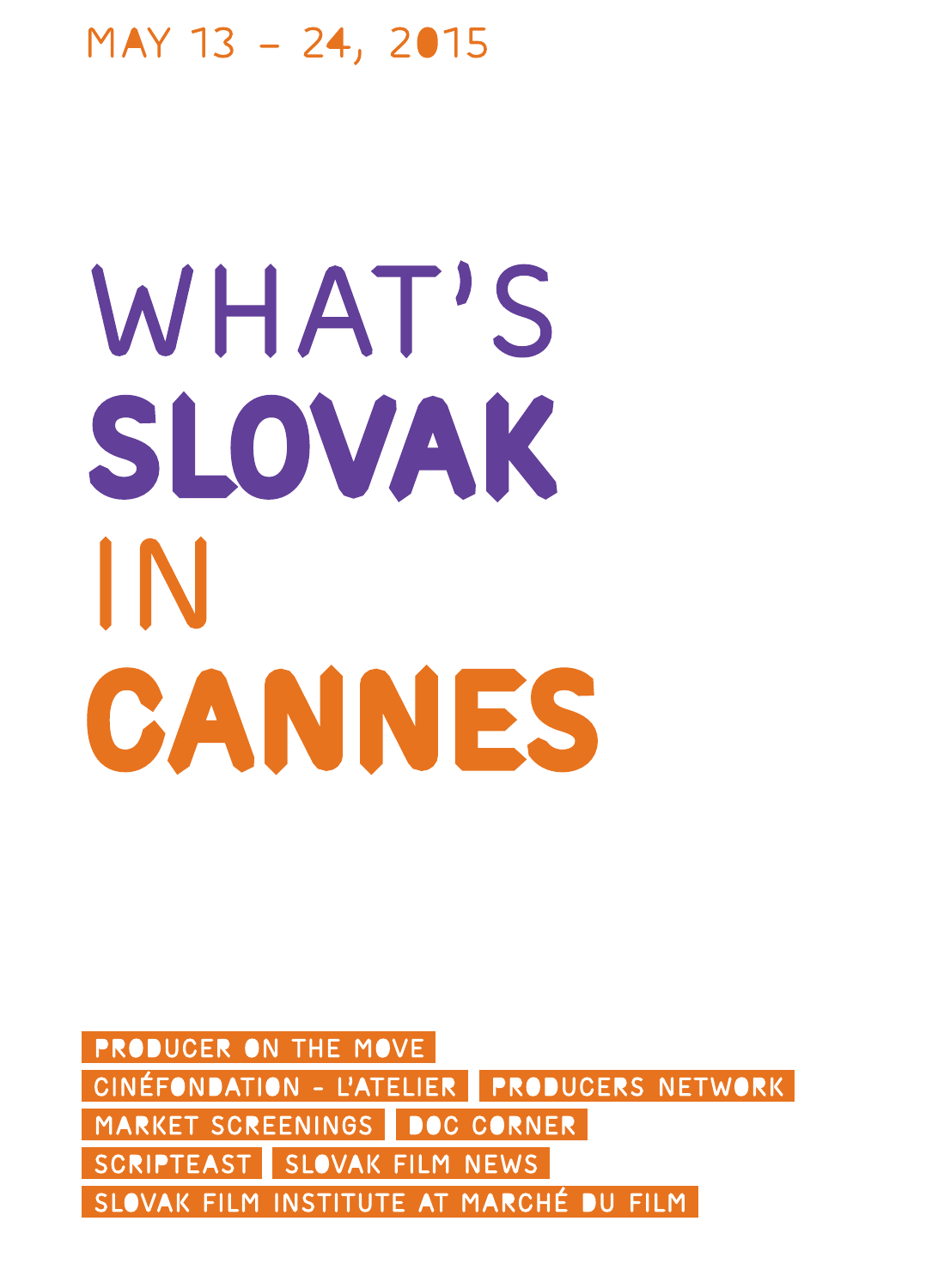#### **PRODUCERS** ON THE MOVE

### MAREK URBAN \*1977

After graduating from Bratislava's Academy of Performing Arts, Marek Urban and his fellow student Ivan Ostrochovský set up sentimentalfilm in 2004. Urban´s productions include award-winning titles such as Erika Hníková Matchmaking Mayor, Juraj Nvota's Hostage and Music. Marek saw Ostrochovský's boxer drama Koza premiering at this year's Berlinale's Forum, and currently he is preparing new projects by György Kristóf, Juraj Lehotský and Miro Remo.

#### FILMOGRAPHY:

2015 | Koza (Koza, dir. Ivan Ostrochovský, SK-CZ) 2014 | Hostage (Rukojemník, dir. Juraj Nvota, SK-CZ) 2010 | Matchmaking Mayor (Nesvatbov, dir. Erika Hníková, CZ-SK) 2007 | Music (Muzika, dir. Juraj Nvota, SK-DE)

#### UPCOMING PROJECTS

OUT (Vychladnutie, SK-HU-CZ-FR-LV) | Director: György Kristóf | Scriptwriters: György Kristóf, Eszter Horváth, Gábor Papp The projects participates in Cinéfondation – L´Atelier, for more information see the next page of this newsletter.

### CONTACT MAREK URBAN I SENTIMENTALFILM I +421 915 574 258 | marek@sentimentalfilm.com | www.sentimentalfilm.com

Supported by



### After studying documentary filmmaking, what lead you to establishing the production company sentimentalfilm and why the title?

I think the name speaks for itself, if you need a clue, have a look at the movies we produced and you will find out. Anyway, we have established the company during our studies with Ivan Ostrochovský. At that time, Ivan was running a one-man company with a very similar name, I already had quite a lot experience with film production from working in the film industry for almost fifteen years in different positions, so we merged, and set up sentimentalfilm. In the beginning, our intention was to develop and produce our own projects, later on, we got some offers for co-productions, so the company started to grow. Now, besides our own projects we produce projects of others, mostly young and promising authors.

Your latest production Koza is a directorial feature debut, involving non-professional actors. Was it a different experience from the work on your previous projects?

Well, we both knew Koza (Peter Baláž) for a longer time, Ivan knew him from his childhood. The story itself is inspired by some moments from Koza's life. From the beginning it was clear to us, that Koza will play himself, because he is quite unique, as you might see in the movie. To find the right actor for Koza's manager was quite a challenge, we rehearsed with several actors, but the interaction between Koza and them was not really working. Finally, we got a suggestion from Marek Leščák, the co-scriptwriter, to introduce Zvonko for rehearsals, and it was a perfect match. Concerning the production, we knew that we want to go for authentic and visually interesting locations, our budget was limited and we had to adapt to this situation. We also wanted the shooting to be as stress-free as possible, thus we cut the crew to really minimal size possible which gave us the freedom we needed.

Most of the productions in your filmography or the upcoming projects are debuts or films of young filmmakers. Do you find young names more challenging?

At the moment, the people we work with are almost the same age as us. Most of them are preparing their debuts right now, so it's more or less natural. I hope that we will grow professionally together and also work on their next projects. On the other hand, when we find a project from some younger talent, it is very inspiring to take a look at the topic from a bit different perspective, and add some experience we have. This combination seems to work as well.

### The project you're participating with at the Cannes L'Atelier, OUT, is already an international, Slovak-Hungarian-Czech-French-Latvian film. How did you get involved with all the co-production countries?

György was born in the Southern part of Eastern Slovakia, it is quite common that families there are of various Slovak and Hungarian origins. He lived half of his life in Slovakia, second half in Hungary, while studying filmmaking at Prague´s FAMU. Later on, he married a Latvian woman. So the initial structure of the co-production was rather natural. We are going to shot in countries, that we have a quite a strong relevance to. The Latvian and Hungarian co-producers, were György's ideas, because he already knew them, so we met and settled the conditions. We added our almost permanent Czech co-production partner and ended up with four coproducers onboard since the very beginning. During the phase of project development we attended several workshops and pitching forums (MIDPOINT, Pitch & Feedback at KVIFF, B'EST EAVE, NCN ROMA, Sofia Meetings) in order to develop the script to its final stage and to find the crucial partners to fill our financial plan, thanks to that we have a French partner attached as well.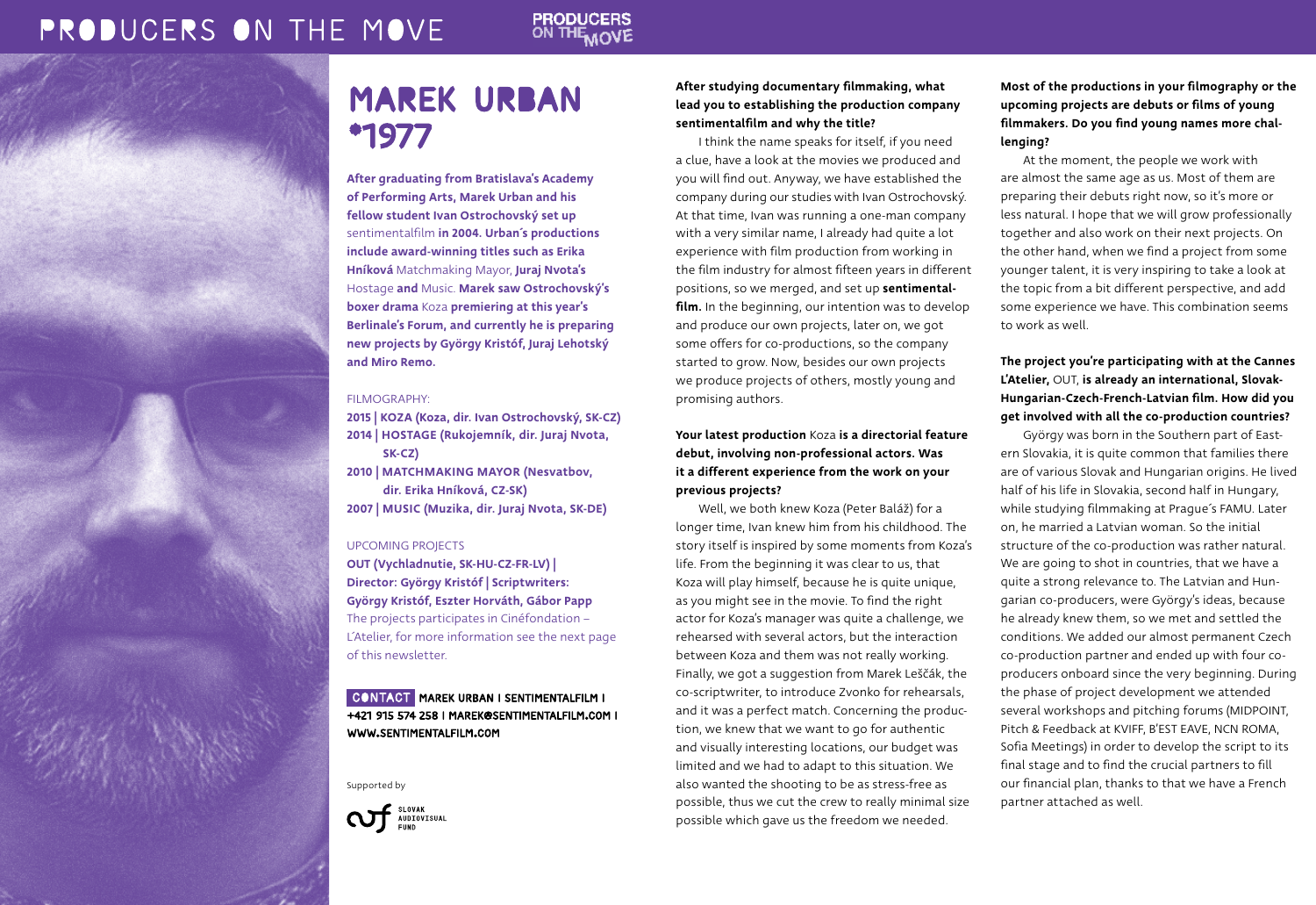### PRODUCERS NETWORK 2015

### CINÉFONDATION – L'ATELIER PRODUCERS NETWORK 2015 MARKET SCREENINGS

### **MARCHÉ DU FILM**

# **OUT** VYCHLADNUTI

Ágoston, a fifty-year-old man, takes up the chance to go abroad in a quest for the job of his long-forgotten dreams and gets caught up in strangely absurd events of an Eastern European Odysseus.



cinéfondation

 SK-HU-CZ-FR-LV development \* pre-production **FICTION** Director: György Kristóf Scriptwriters: György Kristóf, Eszter Horváth, Gábor Papp

 Contact: Marek Urban | sentimentalfilm | +421 915 574 258 | marek@sentimentalfilm.com | www.sentimentalfilm.com

Power MOC SK-HU-CZ | development | fiction Director: Mátyás Prikler

Scriptwriters: Marek Leščák, Mátyás Prikler

PRODUCERS: Mátyás Prikler | MPhilms | +421 904 674 408 | mphilms@mphilms.sk | www.mphilms.sk

Zora Jaurová | MPhilms | +421 910 947 491 | zora.jaurova@mphilms.sk | www.mphilms.sk

### KIDS FROM THE EAST Decká z východu SK-CZ-GR | development | fiction

Director: Aramisova Scriptwriter: Aramisova

PRODUCERS: Michal Kráčmer | Cinédix +420 602 838 388 | michal@cinedix.eu | www.cinedix.eu

Aramisova | Fly United | +420 776 013 688 | aramisova@flyunited.net | www.flyunited.net



### KOZA **KOZA** SK-CZ | 2015 | 75 min. | fiction

Director: Ivan Ostrochovský Cast: Peter Baláž, Zvonko Lakčević, Ján Franek

Peter "Koza" Baláž is a former Olympic boxer. He and his partner, Miša, live in a dilapidated housing estate, constantly struggling to make ends meet. Miša learns that she is expecting a child and decides to terminate her pregnancy. She pressures Koza to get money for the procedure. Koza, who has not trained in a while, steps back into the ring, hoping to earn some much-needed cash and possibly change Miša's mind. He and his manager, Zvonko, embark on a "tour", where success is not measured in victories, but in the amount of blows that Koza can take. The film features Peter Baláž, who competed at the 1996 Olympic Games in Atlanta, and Ján Franek, Olympic medalist from Moscow 1980, as his coach.

Koza was presented in world premiere at Berlinale´s Forum 2015.

Festivals & Sales: Pluto Film | +49 157 822 74 916 | info@plutofilm.de | www.plutofilm.de Office in Cannes: Creative Europe MEDIA | Marché du Film – Village International | Pavilion No. 123

SCREENING: MAY 17 | 10:00 | Palais B

www.kozamovie.com



### THE WILSON CITY **WILSONOV**

SK-CZ | 2015 | 115 min. | fiction Director: Tomáš Mašín Cast: Vojtěch Dyk, Jiří Macháček, Táňa Pauhofová, Richard Stanke, Jan Kraus

Comedy inspired by paperback crime novels tells the story of an adventurous search for a mysterious murderer who just after the end of the First World War has begun a rampage in Wilson City, a jerkwater town somewhere in Eastern Europe. The investigation is being led by an inhomogeneous pair of detectives – a greenhorn and local police cadet named Eisner and an experienced FBI officer Food sent to Europe by US President Woodrow Wilson himself.

CONTACT: PubRes | +421 905 639 429 | pubres@pubres.sk | www.pubres.sk

SCREENING: MAY 18 | 13:30 | Olympia 6

www.wilsoncity.eu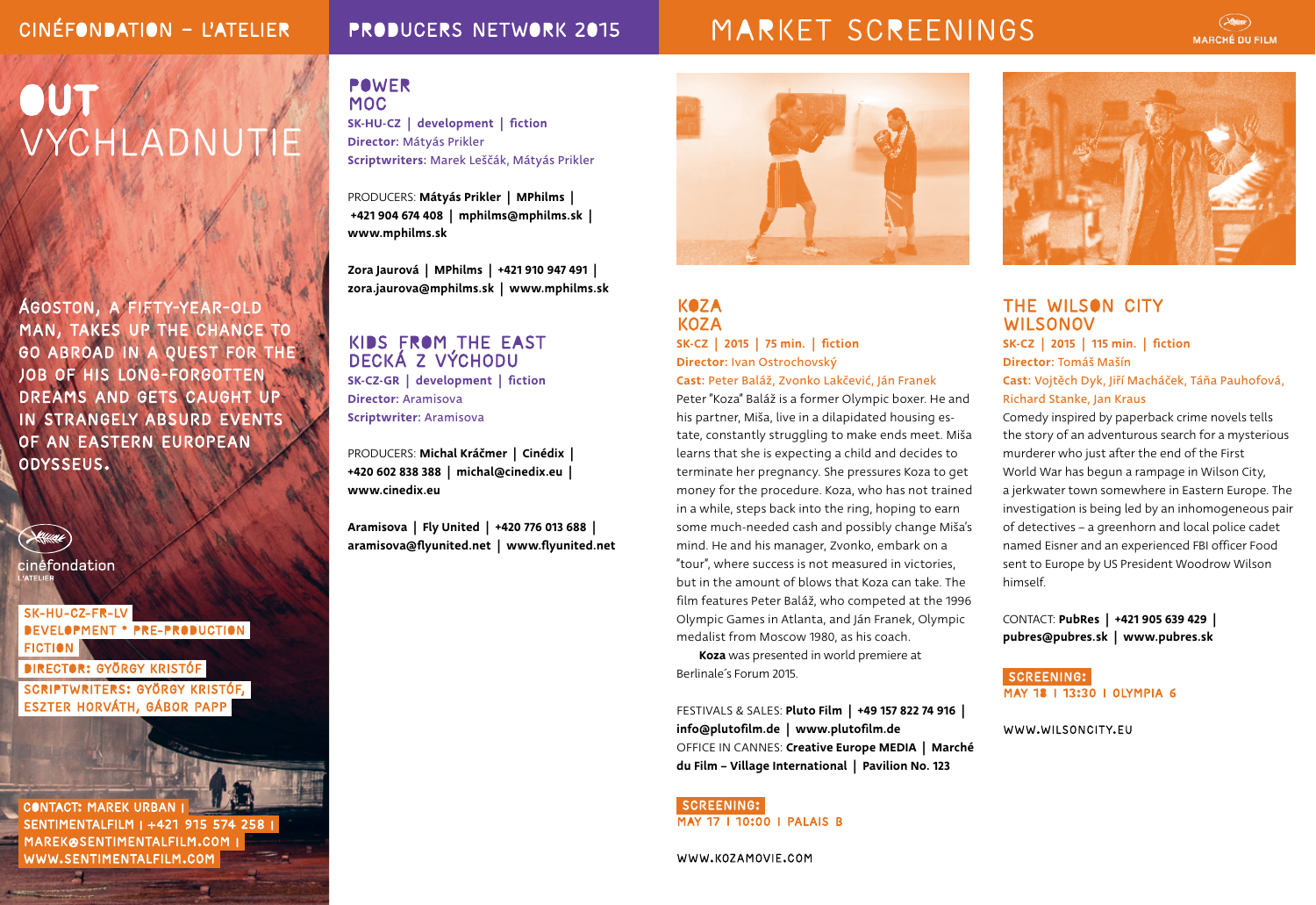### DOC CORNER 2015

Time in one of Slovakia's most guarded prisons, where most of the prisoners return regularly, passes very slowly. Two recidivists evaluate their past and look into the future as the time of their release approaches. How does the whole process look and what awaits Zlatko and Miro outside of jail after many years? The story of repeat criminals' reintegration and being trapped in a vicious circle.

SK | 2014 | 85 min. | documentary

**COMEBACK COMEBACK** 

Director: Miro Remo

### SCRIPTEAST

## SCRIPTEAST

ScripTeast is a year-long training programme designed specifically for experienced scriptwriters from Central and Eastern Europe. ScripTeast focuses the script´s development and also on the overall promotion of the film projects and their authors. Since its first edition in 2006 − 2007, six Slovak scriptwriters have successfully participated in the workshop. For the current edition, Martin Repka and Adga Bavi Pain have been selected to further develop their film project The Tattooist. In addition, Matej Mináč, participates with his Slovak-Czech co-production project Never Give Up!.

### THE TATTOOIST Kerkár SK | development | fiction Director: Martin Repka

**Scriptwriters:** Martin Repka, Agda Bavi Pain

Maro, the inker, is released from prison where he had spent the last years of his life. He has long since lost faith in himself and the world into which he is now to return. Too much has changed too fast. Tattoos, which in Maro's days symbolised nonconformity and rebellion, have come to be a mass phenomenon.

Contact: PubRes | pubres@pubres.sk | +421 905 639 429 | www.pubres.sk

#### MARTIN REPKA (\*1975)

Born in Germany, graduated from the Film and Television Academy of the Academy of Performing Arts in Bratislava, Slovakia; currently based in Vienna, Austria (AMOUR FOU Vienna Team as Head of Postproduction and Production). He directed several internationally awarded short films, and made his feature debut Return of the Storks (Návrat bocianov, SK-DE) in 2007.

#### AGDA BAVI PAIN (\*1966)

Graduated in Scriptwriting and film dramaturgy from the Film and Television Faculty of the Academy of Performing Arts in Bratislava, Slovakia. He is a respected Slovak writer, with numerous awards for his literary works. In addition, he is a playwright, poet and a scriptwriter. Indian Summer (Babie leto), directed by Gejza Dezorz, based on his novel and script, was released in Slovak cinemas in October 2013.

### NEVER GIVE UP!

Nikdy sa nevzdaj! (previous title Journey to Fellini) SK-CZ | development | fiction Director: Matej Mináč Scriptwriter: Matej Mináč

Contact: Trigon Production | +421 915 839 196 | trigon@trigon-production.sk | www.trigon-production.sk

W.I.P. | +420 602 668 592 | mminac@yahoo.com

www.scripteast.pl

### SO FAR, SO NEAR Tak ďaleko, tak blízko SK | 2014 | 80 min. | documentary Director: Jaro Vojtek

A look into the lives of people with autism while challenging generally held opinions in society about this developmental disorder. It is not, however, built on dialogue and testimony, but on specific, naturally occurring situations in which it contemplates the issues of familial and romantic love for people with autism.

CONTACT: Barbara Harumová Hessová | AH production | +421 908 786 843 | hessova@ah.sk | www.ah.sk

www.takdalekotakblizko.sk

### **GOTTLAND** GOTTLAND CZ-PL-SK | 2014 | 100 min. | documentary

CONTACT: Barbara Harumová Hessová | AH production | +421 908 786 843 | hessova@ah.sk | www.ah.sk

www.comebackmovie.sk

From a formal point of view, each story is surprising, be it the use of rotoscoping in the animated story Flying Horse from director Viera Čákanyová or the creation of a new "assembly-line-film" in the story 86,400 from director Lukáš Kokeš or, for example, the original fusion of actors acting out the story-line intertwined with actual documentary scenes in the story Lída Baarová's Virginity from director Petr Hátle.

This feature film was inspired by the famous bestselling book Gottland from journalist Mariusz Szczygiel.

CONTACT: nutprodukce | +420 604 821 642 | katka@nutprodukce.cz | www.nutprodukce.cz

www.kohonaletne.cz

### WAVE VS. SHORE vlna vs. breh SK-CZ | 2014 | 88 min. | documentary Director: Martin Štrba

CONTACT: PubRes | +421 905 639 429 | pubres@pubres.sk | www.pubres.sk

www.vlnavsbreh.sk

More information at: www.cinando.com

A documentary about the extraordinary generation of Slovak photographers got together at FAMU in Prague at the beginning of the 1980s and enriched the fine art photography by unconventional energy, playfulness and unchained imagination.